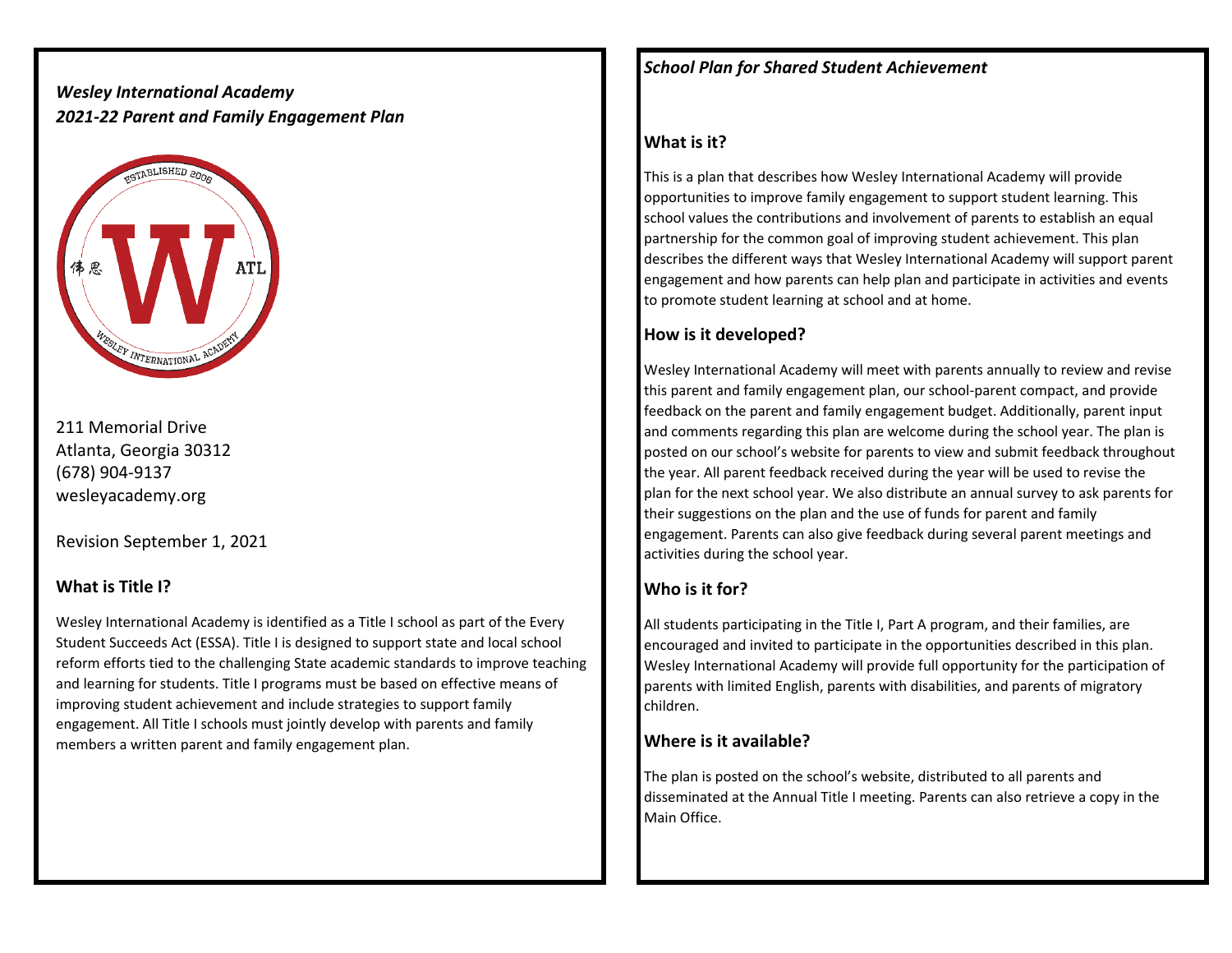### *Wesley International Academy*

*2021-22 Academic Achievement Goals:*

**Students will achieve a 3% increase in proficiency in both reading and math according to the Georgia milestones.**



#### *What is a School-Parent Compact?*

A school compact is a written agreement describing how the school community – families, students, teachers and principals – agree to share responsibility for student achievement. The compact serves to bridge the learning experience between school and home. It explains how parents and teachers will collaborate to make sure all students reach or exceed grade-level standards. The compact is reviewed and updated annually based on feedback from the school community.

# *WIA Upcoming Family Engagement Events*

Wesley International Academy takes great effort in ensuring participation opportunities for parents and families. The following events build the capacity for strong family engagement.

- Curriculum Night
- PTSA Parent Forum
- Annual Title I Meeting
- IB Information Session
- Social Justice Parent Survey
- Parent Volunteer Recruitment
- Family Trivia-Building Parent Capacity